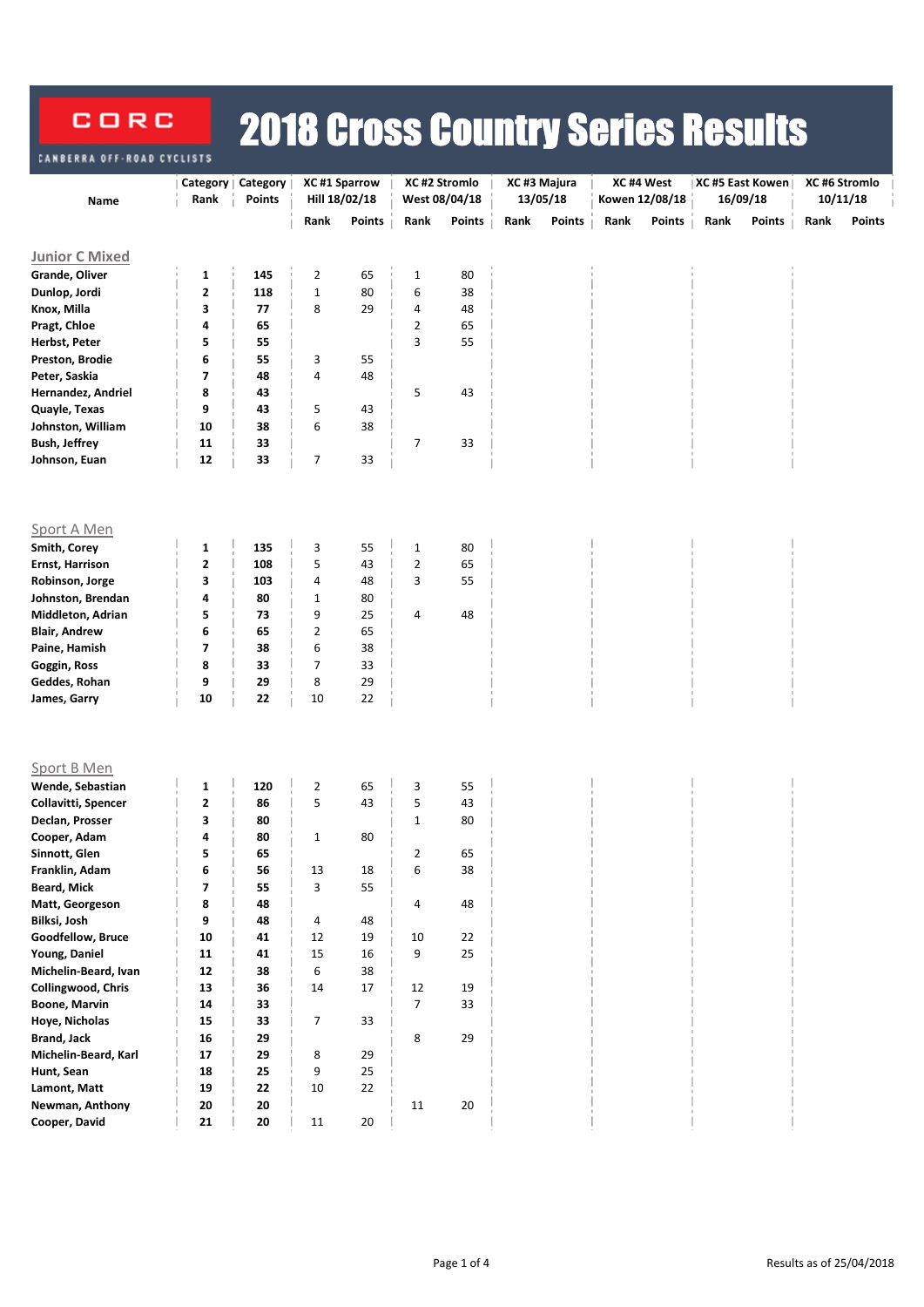## 2018 Cross Country Series Results CORC **NBERRA OFF-ROAD**

|                               | Category    | <b>Category</b>          | XC #1 Sparrow  |               | XC #2 Stromlo  |               |      | XC#3 Majura   |      | XC#4 West      | XC #5 East Kowen |               | XC #6 Stromlo |               |
|-------------------------------|-------------|--------------------------|----------------|---------------|----------------|---------------|------|---------------|------|----------------|------------------|---------------|---------------|---------------|
| Name                          | Rank        | <b>Points</b>            |                | Hill 18/02/18 |                | West 08/04/18 |      | 13/05/18      |      | Kowen 12/08/18 |                  | 16/09/18      |               | 10/11/18      |
|                               |             |                          | Rank           | <b>Points</b> | Rank           | Points        | Rank | <b>Points</b> | Rank | Points         | Rank             | <b>Points</b> | Rank          | <b>Points</b> |
| Vet Men                       |             |                          |                |               |                |               |      |               |      |                |                  |               |               |               |
| Fernandez, Jose               | $\mathbf 1$ | 160                      | $\mathbf{1}$   | 80            | $\mathbf{1}$   | 80            |      |               |      |                |                  |               |               |               |
|                               |             |                          |                |               |                |               |      |               |      |                |                  |               |               |               |
|                               |             |                          |                |               |                |               |      |               |      |                |                  |               |               |               |
|                               |             |                          |                |               |                |               |      |               |      |                |                  |               |               |               |
| Sport A Women                 |             |                          |                |               |                |               |      |               |      |                |                  |               |               |               |
| Durr, Ally                    | 1           | 120                      | $\overline{2}$ | 65            | 3              | 55            |      |               |      |                |                  |               |               |               |
| Aubrey, Claire                | 2           | 80                       |                |               | $\mathbf 1$    | 80            |      |               |      |                |                  |               |               |               |
| Viotto, Em                    | 3           | 80                       | $\mathbf{1}$   | 80            |                |               |      |               |      |                |                  |               |               |               |
| Patterson-Roberts, Alice      | 4           | 65                       |                |               | 2              | 65            |      |               |      |                |                  |               |               |               |
| <b>Burriss, Elise</b>         | 5           | 48                       |                |               | 4              | 48            |      |               |      |                |                  |               |               |               |
| von Marburg, Georgina         | 6           | 43                       |                |               | 5              | 43            |      |               |      |                |                  |               |               |               |
| Stahlgren Bouvery, Linda      | 7           | 38                       |                |               | 6              | 38            |      |               |      |                |                  |               |               |               |
|                               |             |                          |                |               |                |               |      |               |      |                |                  |               |               |               |
|                               |             |                          |                |               |                |               |      |               |      |                |                  |               |               |               |
| Juniors A Men                 |             |                          |                |               |                |               |      |               |      |                |                  |               |               |               |
| Smith, Ryan                   | 1           | 160                      | $\mathbf{1}$   | 80            | $\mathbf{1}$   | 80            |      |               |      |                |                  |               |               |               |
| Riddle, Jordan                | 2           | 113                      | 4              | 48            | $\overline{2}$ | 65            |      |               |      |                |                  |               |               |               |
| <b>Boone, Marvin</b>          | 3           | 65                       | 2              | 65            |                |               |      |               |      |                |                  |               |               |               |
| Rasmussen, Jack               | 4           | 55                       |                |               | 3              | 55            |      |               |      |                |                  |               |               |               |
| Allen, Tom                    | 5           | 55                       | 3              | 55            |                |               |      |               |      |                |                  |               |               |               |
| Allnut, Ash                   | 6           | 48                       |                |               | 4              | 48            |      |               |      |                |                  |               |               |               |
|                               |             |                          |                |               |                |               |      |               |      |                |                  |               |               |               |
|                               |             |                          |                |               |                |               |      |               |      |                |                  |               |               |               |
| <b>Masters Men</b>            |             |                          |                |               |                |               |      |               |      |                |                  |               |               |               |
| Henderson, John               | 1           | 160                      | $\mathbf{1}$   | 80            | 1              | 80            |      |               |      |                |                  |               |               |               |
| Smith, Simon                  | 2           | 120                      | 2              | 65            | 3              | 55            |      |               |      |                |                  |               |               |               |
| Allen, Glenn                  | 3           | 93                       | 3              | 55            | 6              | 38            |      |               |      |                |                  |               |               |               |
| <b>Bleakly, Matthew</b>       | 4           | 86                       | 5              | 43            | 5              | 43            |      |               |      |                |                  |               |               |               |
| Herbst, Adam                  | 5           | 81                       | 4              | 48            | $\overline{7}$ | 33            |      |               |      |                |                  |               |               |               |
| Allen, Rob                    | 6           | 79                       | 17             | 14            | $\overline{2}$ | 65            |      |               |      |                |                  |               |               |               |
| <b>Walter, Tom</b>            | 7           | 66                       | 13             | 18            | 4              | 48            |      |               |      |                |                  |               |               |               |
| Hinchcliffe, Geoff            | 8           | 63                       | 6              | 38            | 9              | 25            |      |               |      |                |                  |               |               |               |
| Cavuoto, Dean                 | q           | 46                       | 14             | 17            | 8              | 29            |      |               |      |                |                  |               |               |               |
| Shaw, Grant                   | ${\bf 10}$  | 38                       | 12             | 19            | 12             | 19            |      |               |      |                |                  |               |               |               |
| McDuff, Ben                   | ${\bf 11}$  | 33                       | $\overline{7}$ | 33            |                |               |      |               |      |                |                  |               |               |               |
| Swan, Jarrod                  | ${\bf 12}$  | 32                       | 15             | 16            | $15\,$         | $16\,$        |      |               |      |                |                  |               |               |               |
| McCormack, Dale               | 13          | 29                       | 8              | 29            |                |               |      |               |      |                |                  |               |               |               |
| Kluth, Patrick                | 14          | 25                       | 9              | 25            |                |               |      |               |      |                |                  |               |               |               |
| <b>Bush, David</b>            | 15          | 22                       |                |               | $10\,$         | 22            |      |               |      |                |                  |               |               |               |
| Don, Steven                   | 16          | 22                       | 10             | 22            |                |               |      |               |      |                |                  |               |               |               |
| Rasmussen, Scott              | ${\bf 17}$  | 20                       |                |               | 11             | $20\,$        |      |               |      |                |                  |               |               |               |
| Redman, Michael<br>Curry, Mat | 18<br>19    | ${\bf 20}$               | 11             | 20            |                |               |      |               |      |                |                  |               |               |               |
| Lyons, Brad                   | 20          | ${\bf 18}$<br>${\bf 17}$ |                |               | 13<br>14       | $18\,$<br>17  |      |               |      |                |                  |               |               |               |
| Preston, Scott                | 21          | ${\bf 15}$               |                |               | $16\,$         | $15\,$        |      |               |      |                |                  |               |               |               |
| Lawrence, David               | 22          | ${\bf 15}$               | $16\,$         | 15            |                |               |      |               |      |                |                  |               |               |               |
|                               |             |                          |                |               |                |               |      |               |      |                |                  |               |               |               |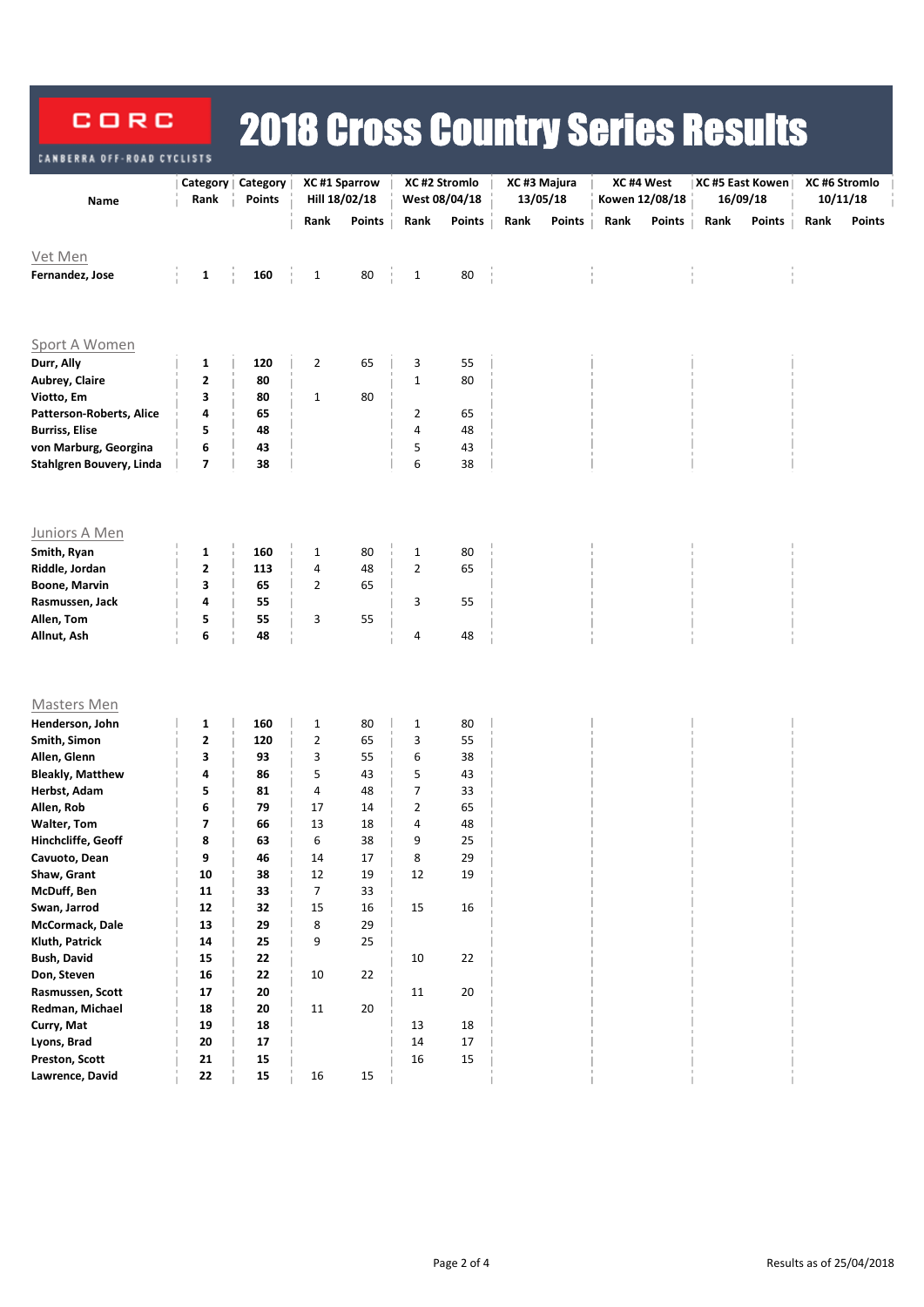## 2018 Cross Country Series Results CORC **BERRA OFF-ROAD CYCLISTS**

|                                         | Category    | Category | XC #1 Sparrow       |               | XC #2 Stromlo  |               | XC#3 Majura |          | XC#4 West |                | XC #5 East Kowen |          | XC #6 Stromlo |          |
|-----------------------------------------|-------------|----------|---------------------|---------------|----------------|---------------|-------------|----------|-----------|----------------|------------------|----------|---------------|----------|
| Name                                    | Rank        | Points   |                     | Hill 18/02/18 |                | West 08/04/18 |             | 13/05/18 |           | Kowen 12/08/18 |                  | 16/09/18 |               | 10/11/18 |
|                                         |             |          | Rank                | <b>Points</b> | Rank           | <b>Points</b> | Rank        | Points   | Rank      | <b>Points</b>  | Rank             | Points   | Rank          | Points   |
| <b>Super Masters Men</b>                |             |          |                     |               |                |               |             |          |           |                |                  |          |               |          |
| Inglis, Michael                         | 1           | 160      | $\mathbf{1}$        | 80            | $\mathbf{1}$   | 80            |             |          |           |                |                  |          |               |          |
| Zerger, Andre                           | $\mathbf 2$ | 130      | $\mathbf 2$         | 65            | $\mathbf 2$    | 65            |             |          |           |                |                  |          |               |          |
| Millar, David                           | 3           | 98       | 3                   | 55            | 5              | 43            |             |          |           |                |                  |          |               |          |
| Robert, Graham                          | 4           | 93       | 6                   | 38            | 3              | 55            |             |          |           |                |                  |          |               |          |
| Dunlop, Michael                         | 5           | 81       | 7                   | 33            | 4              | 48            |             |          |           |                |                  |          |               |          |
| Mason, Paul                             | 6           | 63       | 9                   | 25            | 6              | 38            |             |          |           |                |                  |          |               |          |
| Carroll, Nathan                         | 7           | 48       | 4                   | 48            |                |               |             |          |           |                |                  |          |               |          |
| <b>Boone, Fabrice</b>                   | 8           | 43       | 5                   | 43            |                |               |             |          |           |                |                  |          |               |          |
| Carson, Chris                           | 9           | 33       |                     |               | $\overline{7}$ | 33            |             |          |           |                |                  |          |               |          |
| Marek, Bilski                           | 10          | 29       | 8                   | 29            |                |               |             |          |           |                |                  |          |               |          |
| <b>Bennie, Peter</b>                    | 11          | 22       | 10                  | 22            |                |               |             |          |           |                |                  |          |               |          |
| Copeland, Chris                         | 12          | 20       | 11                  | 20            |                |               |             |          |           |                |                  |          |               |          |
|                                         |             |          |                     |               |                |               |             |          |           |                |                  |          |               |          |
| Singlespeed                             |             |          |                     |               |                |               |             |          |           |                |                  |          |               |          |
| Laffan, Luke                            | 1           | 80       | $\mathbf{1}$        | 80            |                |               |             |          |           |                |                  |          |               |          |
| Power, Josh                             | $\mathbf 2$ | 65       | $\overline{2}$      | 65            |                |               |             |          |           |                |                  |          |               |          |
| Reid, Russell                           | 3           | 55       | 3                   | 55            |                |               |             |          |           |                |                  |          |               |          |
| Sport C Men                             |             |          |                     |               |                |               |             |          |           |                |                  |          |               |          |
| Abrahamffy, Pete                        | 1           | 130      | $\overline{2}$      | 65            | 2              | 65            |             |          |           |                |                  |          |               |          |
| Rose, Mick                              | $\mathbf 2$ | 123      | 5                   | 43            | $\mathbf 1$    | 80            |             |          |           |                |                  |          |               |          |
| Queripez, Nathan                        | 3           | 86       | 4                   | 48            | 6              | 38            |             |          |           |                |                  |          |               |          |
| Newman, Anthony                         | 4           | 80       | $\mathbf{1}$        | 80            |                |               |             |          |           |                |                  |          |               |          |
| Livermore, Clinton                      | 5           | 71       | 6                   | 38            | 7              | 33            |             |          |           |                |                  |          |               |          |
| Smith, Aaron                            | 6           | 65       | 10                  | 22            | 5              | 43            |             |          |           |                |                  |          |               |          |
| Crocker, Dan                            | 7<br>8      | 55<br>55 |                     | 55            | 3              | 55            |             |          |           |                |                  |          |               |          |
| <b>Brand, Jack</b>                      | 9           |          | 3                   |               |                |               |             |          |           |                |                  |          |               |          |
| <b>Tozer, Michael</b><br>Robertson, Ian | 10          | 48<br>33 | $\overline{7}$      | 33            | 4              | 48            |             |          |           |                |                  |          |               |          |
| Harrod, Jason                           | 11          | 29       |                     |               | 8              | 29            |             |          |           |                |                  |          |               |          |
| Keegan, Michael                         | 12          | 29       | 8                   | 29            |                |               |             |          |           |                |                  |          |               |          |
| Firth, David                            | 13          | 25       | 9                   | 25            |                |               |             |          |           |                |                  |          |               |          |
|                                         |             |          |                     |               |                |               |             |          |           |                |                  |          |               |          |
| Sport B Women                           |             |          |                     |               |                |               |             |          |           |                |                  |          |               |          |
| Napier, Anne                            | 1           | 80       |                     |               | $1\,$          | 80            |             |          |           |                |                  |          |               |          |
| Petterson-Robert, Alice                 | 2           | 80       | $\mathbf{1}$        | 80            |                |               |             |          |           |                |                  |          |               |          |
| Smith, Kim                              | 3           | 65       |                     |               | $\overline{2}$ | 65            |             |          |           |                |                  |          |               |          |
| Sutherland, Tara                        | 4           | 65       | $\overline{2}$      | 65            |                |               |             |          |           |                |                  |          |               |          |
| <b>Burriss, Elise</b>                   | 5           | 55       | 3                   | 55            |                |               |             |          |           |                |                  |          |               |          |
| Grande, Hilde                           | 6           | 48       | 4                   | 48            |                |               |             |          |           |                |                  |          |               |          |
| <b>Buick, Rhia</b>                      | 7           | 43       | 5                   | 43            |                |               |             |          |           |                |                  |          |               |          |
| Nathan, Ivonne                          | 8<br>9      | 38<br>33 | 6<br>$\overline{7}$ | 38<br>33      |                |               |             |          |           |                |                  |          |               |          |
| Fieg, Grace                             |             |          |                     |               |                |               |             |          |           |                |                  |          |               |          |